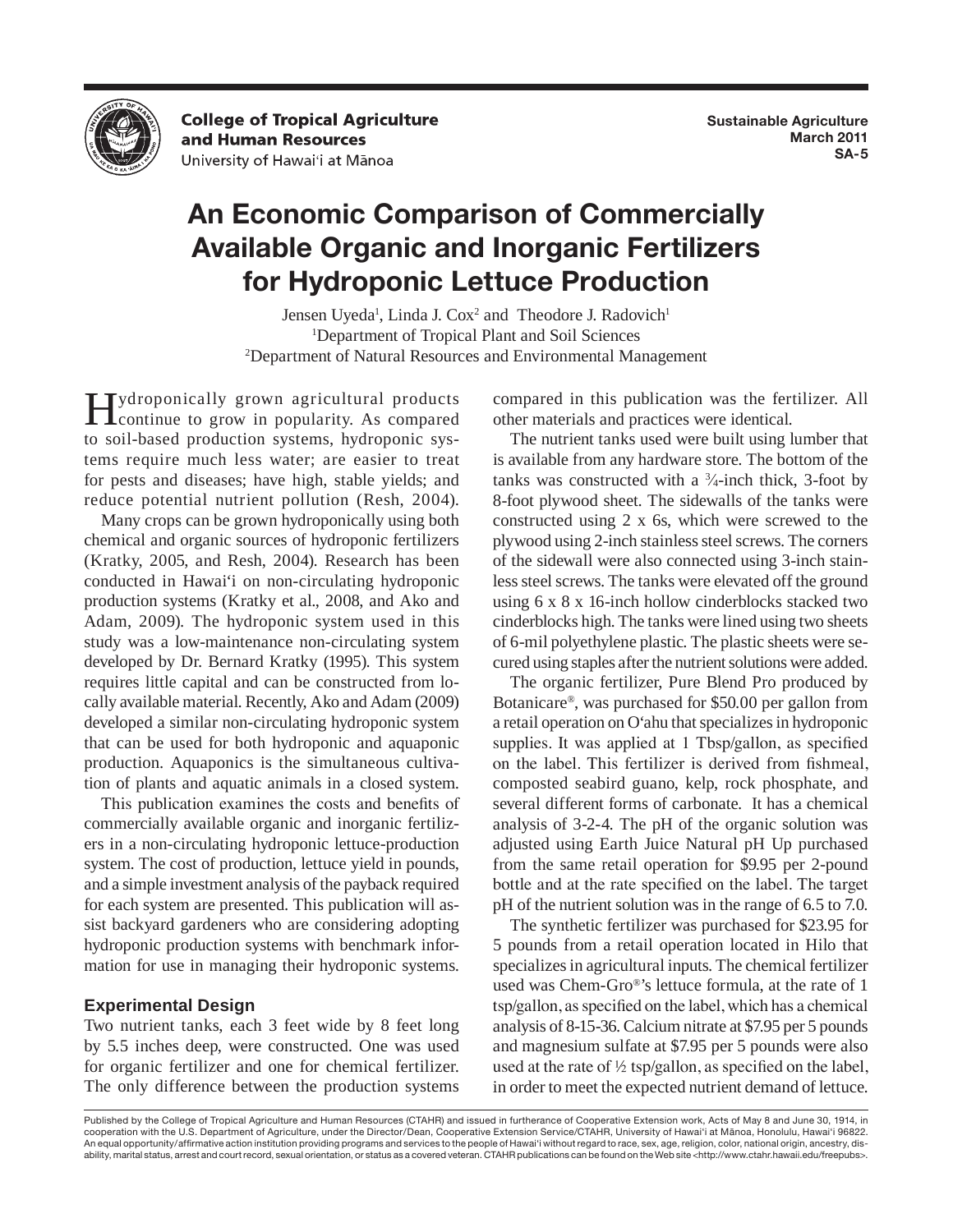The tanks were covered by four 2 x 3-foot polystyrene boards, which acted as supports for the net pots. Each board had 10 or 11 holes made using a 2-inch-hole saw drill bit. One net pot was placed in each hole. Each net pot contained one seedling. 'Red Sails' lettuce seed was planted in oasis cubes and allowed to germinate before being placed into the net pots. Seeds were purchased from Johnny's Selected Seeds© for \$3.95 per packet.

Harvesting was done three to four weeks after planting by cutting the heads at the base of the plant. The lettuce harvested from each tank was weighed, and the total yield across both repetitions and fertilizer treatments was calculated. After harvesting, the roots and oasis cubes were removed and composted. All heads in a single system were removed at the same time, and replanting was only done after all heads had been removed. Replacing harvested plants while other plants are still growing is not feasible, because the solution will not contact the new seedling's roots, and the solution cannot be replenished until the old crop is removed. The nutrient solution was replenished at the rate specified on the label, and then new seedlings were replanted. This experiment was repeated twice for both fertilizer options.

## **Results and Discussion**

The synthetic formula had higher yield than the organic formula (Figure 1). Although differences in growth between the two fertilizers existed, both had marketable yield. A comparison of the production from each tank found that the average weight for the 42 heads of lettuce harvested per 3- by 8-foot tank for synthetic treatment was 3.52 oz (104.1g) and for the organic treatments was 2.56 oz (75.7g) (Figure 1). The differences between the average weights for these two treatments are significantly different at the 99% level of confidence, which means that the synthetic treatment did have a higher mean yield than the organic treatment. During the growth cycle there was a significant decrease in pH in the organic fertilizer solution, which was adjusted as needed. The growth potential for each treatment could have been affected by time till harvest. If plants had been left to grow longer, higher yield might have been observed.

The variable cost of production (CoP) was estimated for the synthetic (Table 1) and the organic (Table 2) fertilizers, based on actual input costs for purchased inputs and on a labor cost of \$10.00 per hour. Costs are the same between the two experiments, but are included here so that readers can get more accurate information about the CoP. Producers will need to factor in their own labor costs, whether they are out-of-pocket costs paid to an hourly worker or the opportunity cost of the owner's time. The \$10.00-per-hour figure used here is considered to be relatively low and is about comparable to the out-ofpocket costs associated with a minimum-wage employee. The variable CoP, which is a partial cost rather than a total CoP, was estimated because total fixed costs can only be estimated by the owner and, in this example, fixed costs would be the same for each type of fertilizer. Thus, the fertilizer was the only cost difference between the two treatments, resulting in a CoP of \$16.78 for a

**Figure 1. The average head weight (lbs) by fertilizer treatment. Each mean represents 40 heads of lettuce.**





**Figure 2. Estimated economic return for head lettuce after accounting for variable costs and tank costs for synthetic and organic fertilizers.**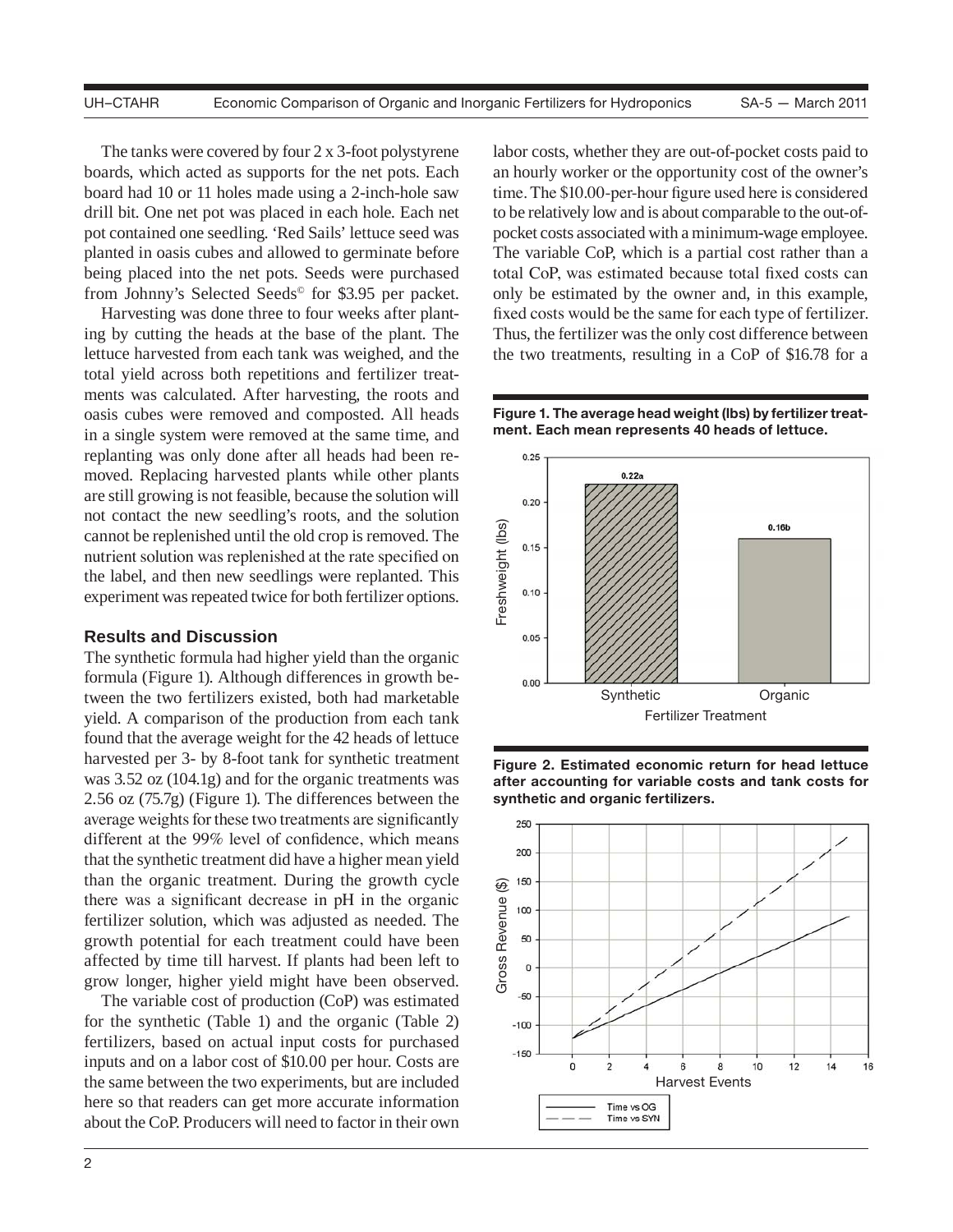| <b>Synthetic Fertilizer</b>                                                  | <b>Average Yield   Units</b> |           | <b>Price/Cost</b><br>per Unit | <b>Total</b> | Percentage of<br><b>Gross Revenue</b> |
|------------------------------------------------------------------------------|------------------------------|-----------|-------------------------------|--------------|---------------------------------------|
| <b>GROSS REVENUE</b>                                                         | 9                            | pounds    | \$4.71                        | \$43         | 100%                                  |
| <b>VARIABLE PRODUCTION COSTS</b>                                             |                              |           |                               |              |                                       |
| Planting                                                                     |                              |           |                               |              |                                       |
| Lettuce seeds                                                                | 0.25                         | grams     | \$1.00                        | \$0.25       | 0.58%                                 |
| Oasis cubes                                                                  | 42                           | cubes     | \$0.04                        | \$1.68       | 3.93%                                 |
| Labor                                                                        | 0.5                          | hours     | \$10.00                       | \$5.00       | 11.70%                                |
| Fertilizer                                                                   | 42                           | teaspoons | \$0.11                        | \$4.62       | 10.81%                                |
| Total planting costs                                                         |                              |           |                               | \$11.55      | 27.02%                                |
| Irrigation                                                                   | 75                           | gallons   | \$0.003                       | \$0.23       | 0.53%                                 |
| Harvesting labor                                                             | 0.5                          | hours     | \$10.00                       | \$5.00       | 11.70%                                |
| TOTAL VARIABLE COST OF PRODUCTION                                            |                              |           |                               | \$16.78      | 39.25%                                |
| Margin to pay other costs and profit (gross<br>revenue minus variable costs) |                              |           |                               | \$25.96      | 60.75%                                |

**Table 1. Estimated revenues and costs for producing hydroponic lettuce in a 42-head tank using synthetic fertilizer.**

**Table 2. Estimated revenues and costs for producing hydroponic lettuce in a 42-head tank using organic fertilizer.**

| <b>Organic Fertilizer</b>                                                    | <b>Average Yield</b> | <b>Units</b> | <b>Price/Cost</b><br>per Unit | <b>Total</b> | Percentage of<br><b>Gross Revenue</b> |
|------------------------------------------------------------------------------|----------------------|--------------|-------------------------------|--------------|---------------------------------------|
| <b>GROSS REVENUE</b>                                                         |                      | pounds       | \$5.98                        | \$41         | 100%                                  |
| <b>VARIABLE PRODUCTION COSTS</b>                                             |                      |              |                               |              |                                       |
| Planting                                                                     |                      |              |                               |              |                                       |
| Lettuce seeds                                                                | 0.25                 | grams        | \$1.00                        | \$0.25       | 0.61%                                 |
| Oasis cubes                                                                  | 42                   | cubes        | \$0.04                        | \$1.68       | 4.07%                                 |
| Labor                                                                        | 0.5                  | hours        | \$10.00                       | \$5.00       | 12.10%                                |
| Fertilizer                                                                   | 42                   | teaspoons    | \$0.11                        | \$12.50      | 30.26%                                |
| pH Up                                                                        | 1                    | teaspoons    | \$0.25                        | \$0.25       | 0.61%                                 |
| Total planting costs                                                         |                      |              |                               | \$20.03      | 47.03%                                |
| Irrigation                                                                   | 75                   | gallons      | \$0.003                       | \$0.23       | 0.54%                                 |
| Harvesting labor                                                             | 0.5                  | hours        | \$10.00                       | \$5.00       | 12.10%                                |
| TOTAL VARIABLE COST OF PRODUCTION                                            |                      |              |                               | \$24.25      | 58.69%                                |
| Margin to pay other costs and profit (gross<br>revenue minus variable costs) |                      |              |                               | \$17.07      | 41.31%                                |

tank raised using this synthetic fertilizer and \$24.25 for a tank raised using this commercial organic fertilizer.

In order to calculate the net revenues for the variable CoP, market prices were needed. The retail prices for a head of lettuce were collected at three different supermarkets during August 2010 and averaged across all observations. The average price for a head of lettuce was \$4.71 for local lettuce produced with